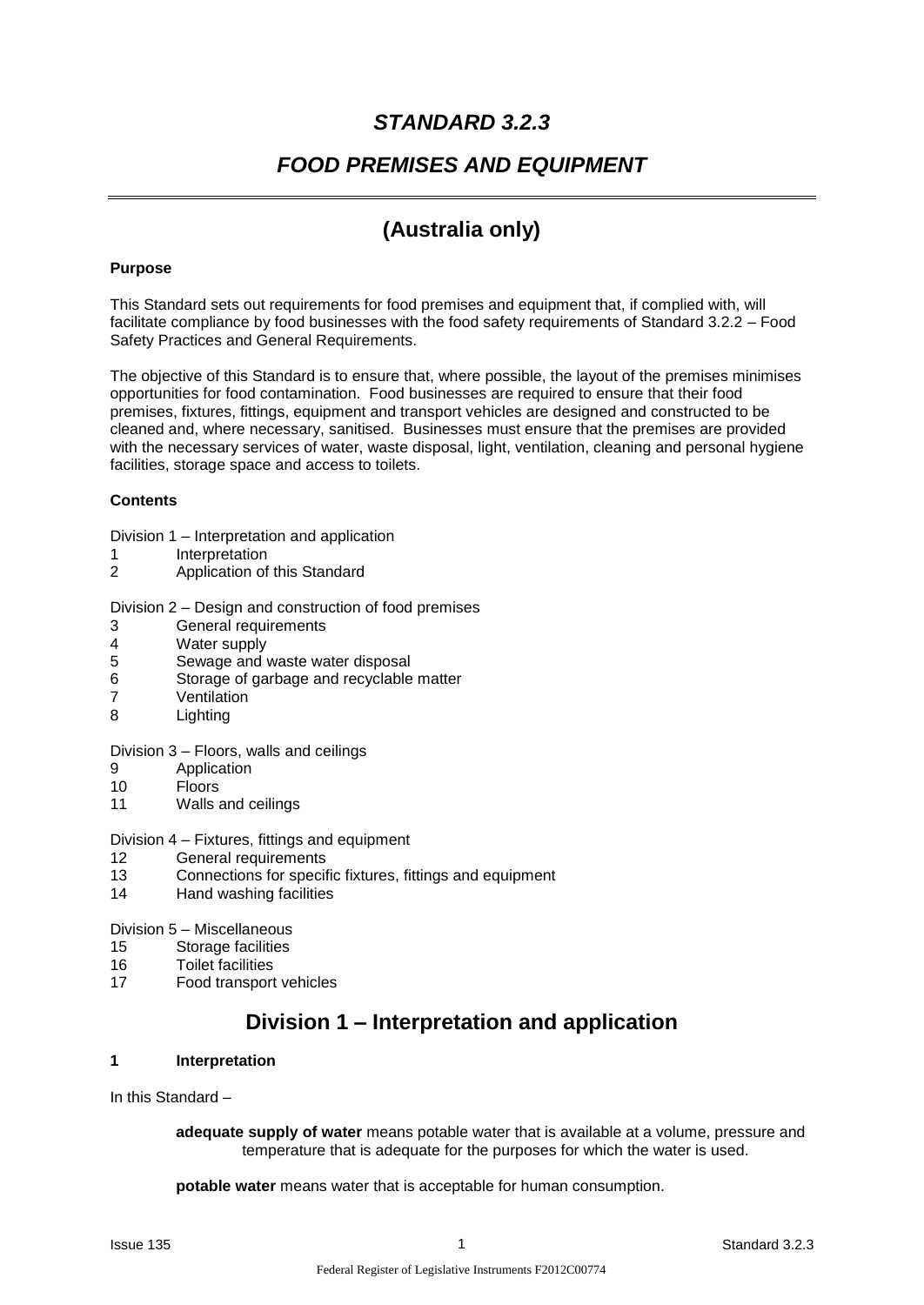## **Editorial note:**

The *Australian Drinking Water Guidelines* (ADWG) are available from the National Health and Medical Research Council (NHMRC).

- **sanitise** means to apply heat or chemicals, heat and chemicals, or other processes, to a surface so that the number of microorganisms on the surface is reduced to a level that –
	- (a) does not compromise the safety of food with which it may come into contact; and
	- (b) does not permit the transmission of infectious disease.

**sewage** includes the discharge from toilets, urinals, basins, showers, sinks and dishwashers, whether discharged through sewers or other means.

#### **2 Application of this Standard**

(1) This Standard applies to all food businesses in Australia in accordance with Standard 3.1.1 – Interpretation and Application.

### **Editorial note:**

Food businesses that operate from a farm, vineyard, orchard or aquaculture facility should refer to the definition of 'food business' in Standard 3.1.1 to determine if they must comply with this Standard. If they are involved in the substantial transformation of food or the sale or service of food directly to the public then they must comply with this Standard.

(2) A food business may only use food premises and food transport vehicles that comply with this Standard.

(3) A food business may only use equipment, fixtures and fittings in or on food premises and in or on food transport vehicles that comply with this Standard.

## **Editorial note:**

Standards Australia has published AS 4674-2004 Design, Construction and Fit-out of Food Premises. This Standard provides guidance on design, construction and fit-out criteria for new food premises and for the renovation or alteration of existing food premises.

## **Division 2 – Design and construction of food premises**

#### **3 General requirements**

The design and construction of food premises must –

- (a) be appropriate for the activities for which the premises are used;
- (b) provide adequate space for the activities to be conducted on the food premises and for the fixtures, fittings and equipment used for those activities;
- (c) permit the food premises to be effectively cleaned and, if necessary, sanitised; and
- $(d)$  to the extent that is practicable  $-$ 
	- (i) exclude dirt, dust, fumes, smoke and other contaminants;
	- (ii) not permit the entry of pests; and
	- (ii) not provide harbourage for pests.

#### **4 Water supply**

(1) Food premises must have an adequate supply of water if water is to be used at the food premises for any of the activities conducted on the food premises.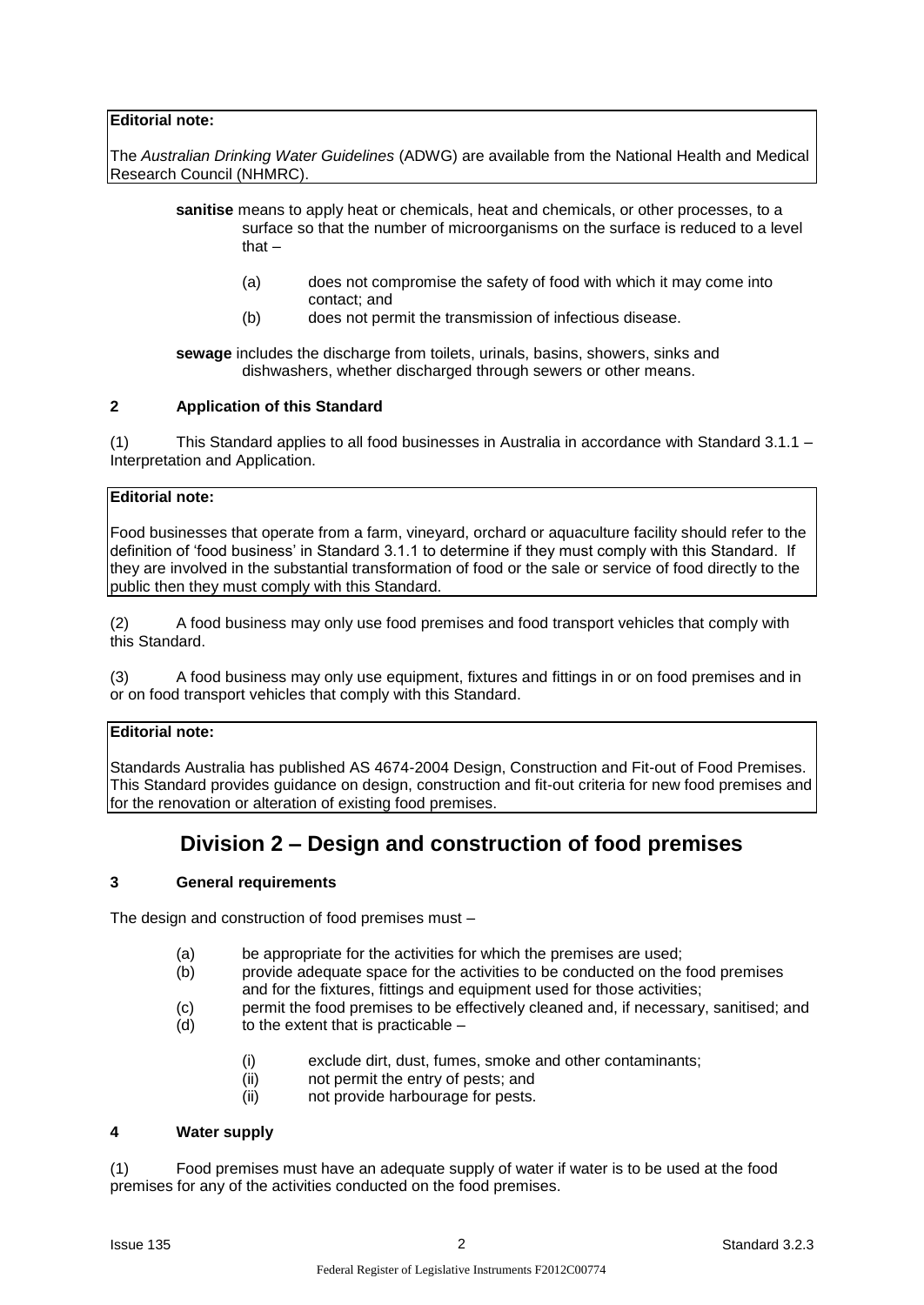## **Editorial note:**

An 'adequate supply of water' is defined in clause 1.

(2) Subject to subclause (3), a food business must use potable water for all activities that use water that are conducted on the food premises.

(3) If a food business demonstrates that the use of non-potable water for a purpose will not adversely affect the safety of the food handled by the food business, the food business may use nonpotable water for that purpose.

#### **5 Sewage and waste water disposal**

Food premises must have a sewage and waste water disposal system that –

- (a) will effectively dispose of all sewage and waste water; and
- (b) is constructed and located so that there is no likelihood of the sewage and waste water polluting the water supply or contaminating food.

#### **6 Storage of garbage and recyclable matter**

Food premises must have facilities for the storage of garbage and recyclable matter that –

- (a) adequately contain the volume and type of garbage and recyclable matter on the food premises;
- (b) enclose the garbage or recyclable matter, if this is necessary to keep pests and animals away from it; and
- (c) are designed and constructed so that they may be easily and effectively cleaned.

#### **7 Ventilation**

Food premises must have sufficient natural or mechanical ventilation to effectively remove fumes, smoke, steam and vapours from the food premises.

## **8 Lighting**

Food premises must have a lighting system that provides sufficient natural or artificial light for the activities conducted on the food premises.

## **Division 3 – Floors, walls and ceilings**

## **9 Application**

The requirements for floors, walls and ceilings specified in this Division apply to the floors, walls and ceilings of all areas used for food handling, cleaning, sanitising and personal hygiene except the following areas –

- (a) dining areas;
- (b) drinking areas; and
- (c) other areas to which members of the public usually have access.

### **10 Floors**

(1) Floors must be designed and constructed in a way that is appropriate for the activities conducted on the food premises.

(2) Subject to subclause (3), floors must –

- (a) be able to be effectively cleaned;
- $(b)$  be unable to absorb grease, food particles or water;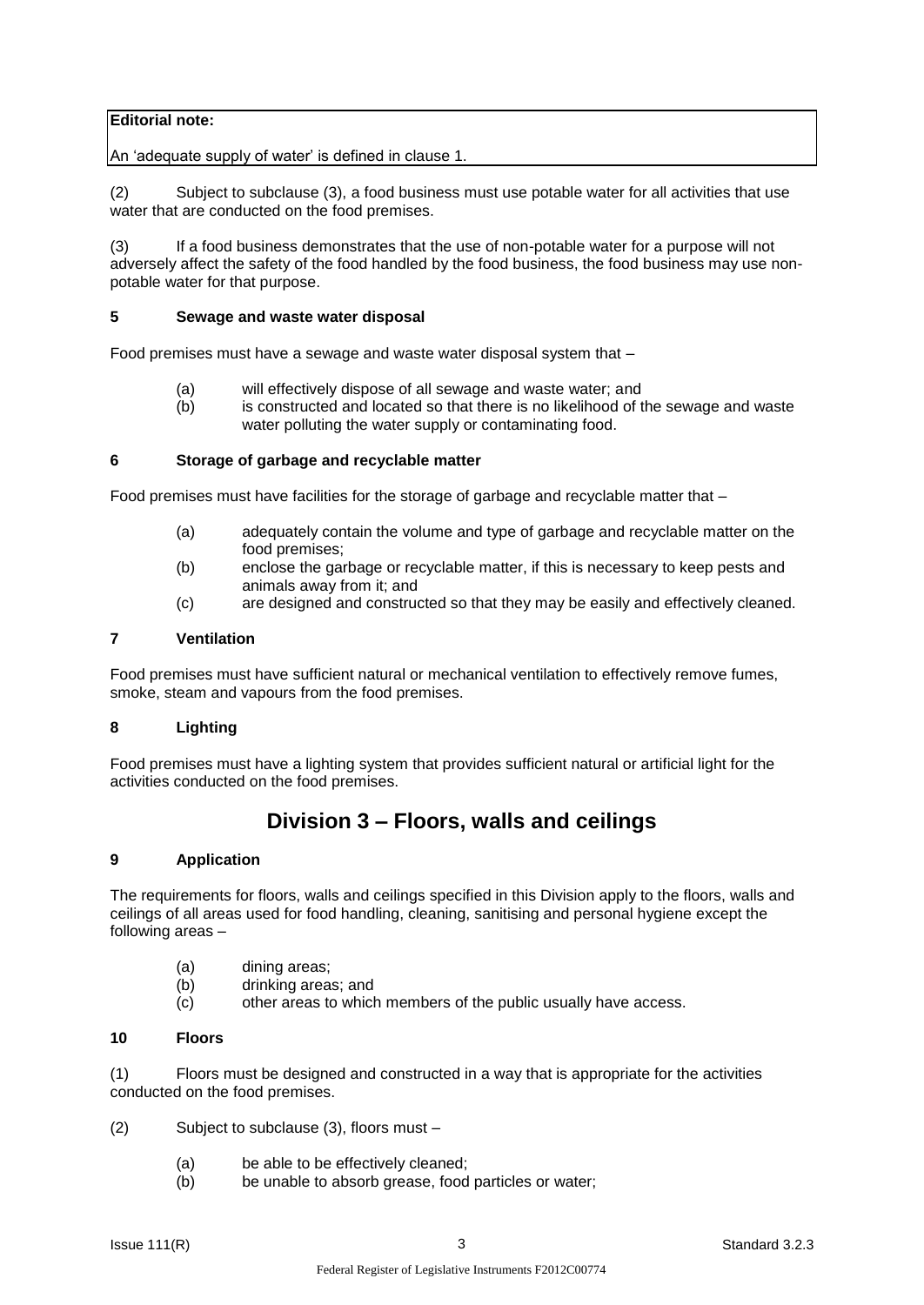- (c) be laid so that there is no ponding of water; and
- (d) to the extent that is practicable, be unable to provide harbourage for pests.
- (3) The following floors do not have to comply with subclause (2)
	- (a) floors of temporary food premises, including ground surfaces, that are unlikely to pose any risk of contamination of food handled at the food premises; and
	- (b) floors of food premises that are unlikely to pose any risk of contamination of food handled at the food premises provided the food business has obtained the approval in writing of the appropriate enforcement agency for their use.

## **11 Walls and ceilings**

(1) Walls and ceilings must be designed and constructed in a way that is appropriate for the activities conducted on the food premises.

(2) Walls and ceilings must be provided where they are necessary to protect food from contamination.

- (3) Walls and ceilings provided in accordance with subclause (2) must be
	- (a) sealed to prevent the entry of dirt, dust and pests;<br>(b) unable to absorb grease, food particles or water; a
	- unable to absorb grease, food particles or water; and
	- (c) able to be easily and effectively cleaned.
- (4) Walls and ceilings must
	- (a) be able to be effectively cleaned; and
	- (b) to the extent that is practicable, be unable to provide harbourage for pests.

## **Division 4 – Fixtures, fittings and equipment**

#### **12 General requirements**

- (1) Fixtures, fittings and equipment must be
	- (a) adequate for the production of safe and suitable food; and
	- (b) fit for their intended use.

(2) Fixtures and fittings must be designed, constructed, located and installed, and equipment must be designed, constructed, located and, if necessary, installed, so that –

- (a) there is no likelihood that they will cause food contamination;
- (b) they are able to be easily and effectively cleaned;
- (c) adjacent floors, walls, ceilings and other surfaces are able to be easily and effectively cleaned; and
- (d) to the extent that is practicable, they do not provide harbourage for pests.
- (3) The food contact surfaces of fixtures, fittings and equipment must be  $-$ 
	- (a) able to be easily and effectively cleaned and, if necessary, sanitised if there is a likelihood that they will cause food contamination;
	- (b) unable to absorb grease, food particles and water if there is a likelihood that they will cause food contamination; and
	- (c) made of material that will not contaminate food.
- (4) Eating and drinking utensils must be able to be easily and effectively cleaned and sanitised.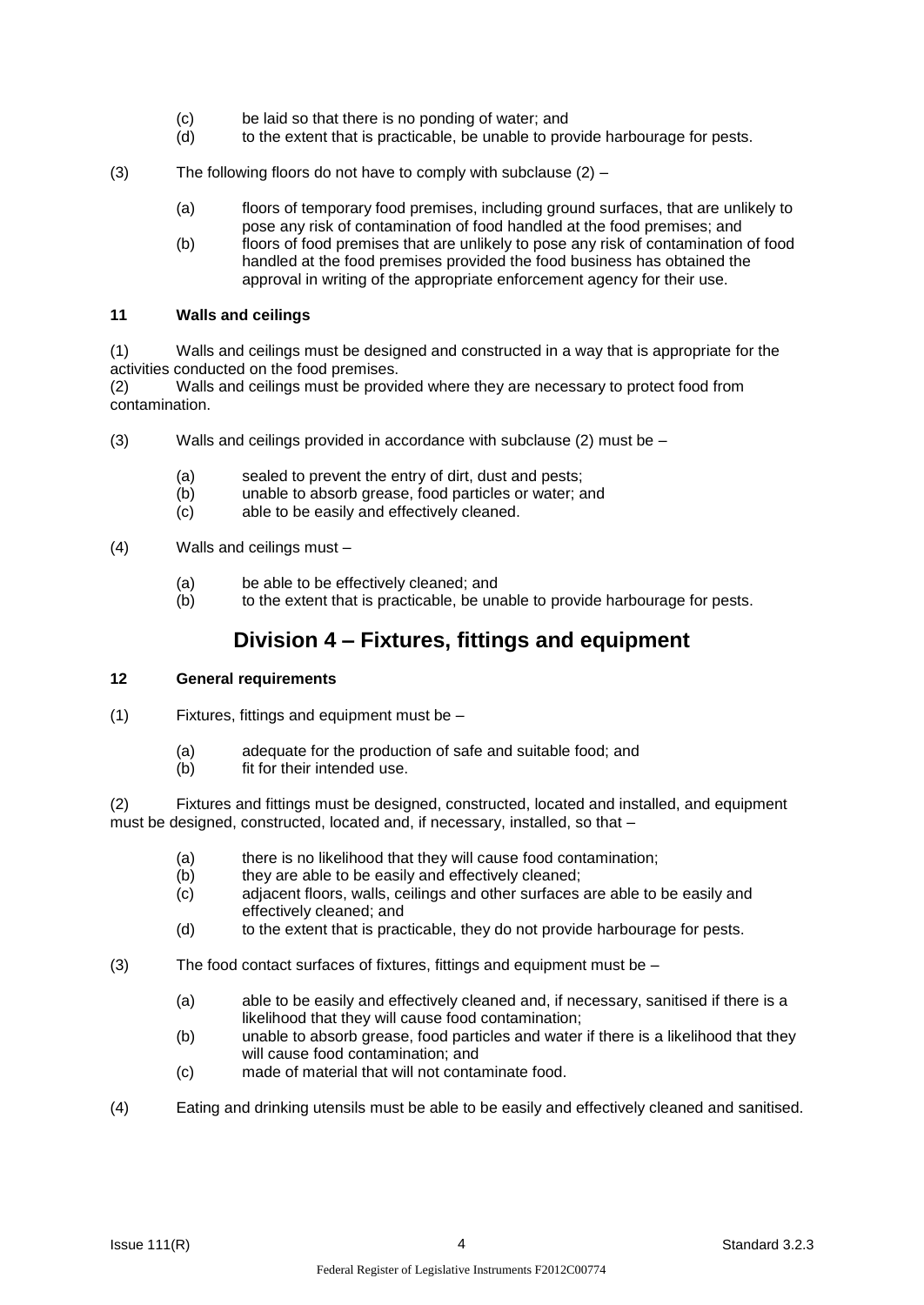## **13 Connections for specific fixtures, fittings and equipment**

(1) Fixtures, fittings and equipment that use water for food handling or other activities and are designed to be connected to a water supply must be connected to an adequate supply of water.

## **Editorial note:**

An 'adequate supply of water' is defined in clause 1.

(2) Fixtures, fittings and equipment that are designed to be connected to a sewage and waste water disposal system and discharge sewage or waste water must be connected to a sewage and waste water disposal system.

(3) Automatic equipment that uses water to sanitise utensils or other equipment must only operate for the purpose of sanitation when the water is at a temperature that will sanitise the utensils or equipment.

#### **14 Hand washing facilities**

(1) Subject to subclause (4), food premises must have hand washing facilities that are located where they can be easily accessed by food handlers -

- (a) within areas where food handlers work if their hands are likely to be a source of contamination of food; and
- (b) if there are toilets on the food premises immediately adjacent to the toilets or toilet cubicles.
- (2) Subject to the following subclauses, hand washing facilities must be
	- (a) permanent fixtures;
	- (b) connected to, or otherwise provided with, a supply of warm running potable water;
	- (c) of a size that allows easy and effective hand washing; and
	- (d) clearly designated for the sole purpose of washing hands, arms and face.

(3) Paragraph (2)(a) does not apply to temporary food premises.

(4) With the approval in writing of the appropriate enforcement agency, food premises that are specified in the approval do not have to comply with any requirement of this clause that is also specified in the approval.

(5) Only food premises that are used principally as a private dwelling or are temporary food premises may be specified in an approval for the purposes of subsection (4).

## **Division 5 – Miscellaneous**

#### **15 Storage facilities**

(1) Food premises must have adequate storage facilities for the storage of items that are likely to be the source of contamination of food, including chemicals, clothing and personal belongings.

(2) Storage facilities must be located where there is no likelihood of stored items contaminating food or food contact surfaces.

#### **16 Toilet facilities**

A food business must ensure that adequate toilets are available for the use of food handlers working for the food business.